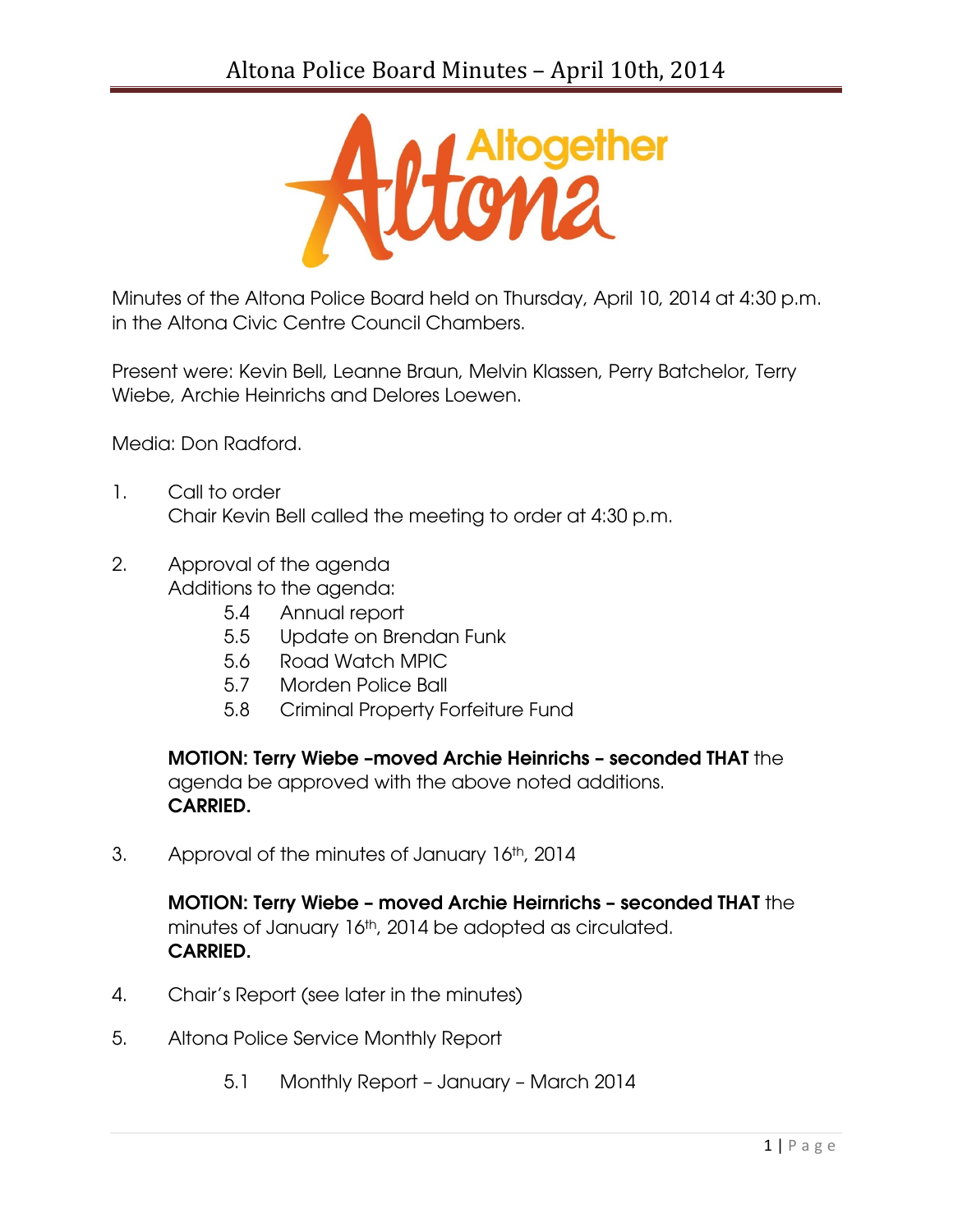Chief Batchelor reviewed the Altona Police Service's monthly reports. Copies of the stabbing incident media release attached, this file cost the Service over \$2,000 in overtime. Assaults and domestics are two crimes that always seem to be on the rise. Break and enters are down and impaired drivers are up.

5.2 Financials - 2013

## MOTION: Terry Wiebe -moved Melvin Klassen- seconded THAT the

December 31st, 2013 financial statement be adopted as circulated.

## CARRIED.

5.3 Body Cameras

Chief Batchelor reported at the last meeting the Service was purchasing body cameras. The order was received but returned due to poor product quality. Chief Batchelor is continuing to search for a better product within budget.

5.4 Annual report

Chief Batchelor reviewed the Altona Police Service annual reports. The Altona Police Service's clearance rate is above industry standards, average is 40-50% - Altona's is at 75%. Fraud crimes are up, people reporting off shore scams.

MOTION: Terry Wiebe – moved Leanne Braun – seconded **THAT** the 2013 Annual Reports for Altona and Plum Coulee be approved as presented. CARRIED.

5.5 Update on Brendan Funk

Chief Batchelor updated the Board on the training status for Cadet Brendan Funk. The Altona Police Service has been notified that the OPC training class is full for the May session. They will be running another session in September and Brendan remains on the list of candidates. In the interim, Brendan will be taking some use of force training and will serve as a Cadet until his training is complete.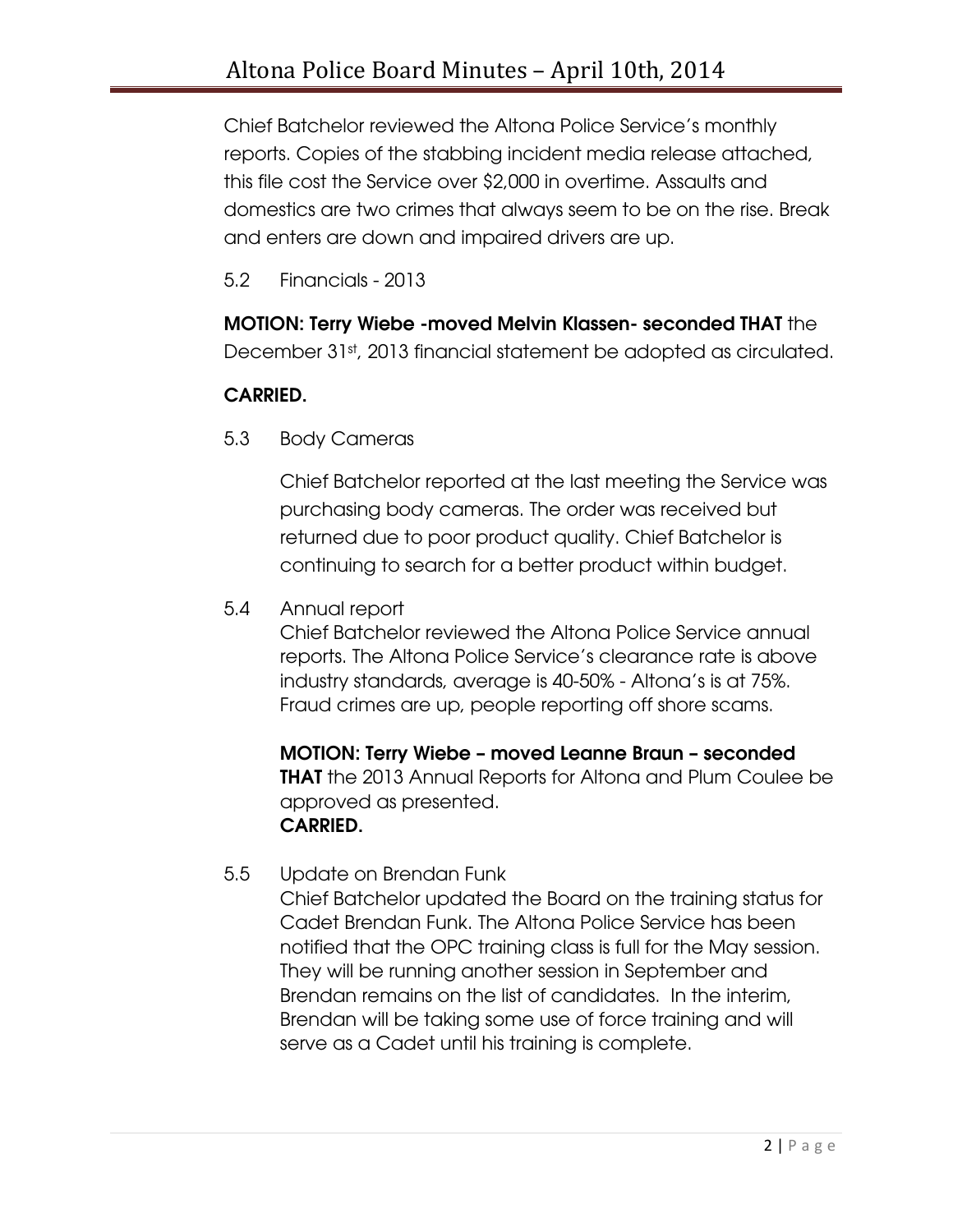- 5.6 Road Watch MPIC MPI will be running their Road Watch Program if approved will provide extra funding to assist in covering the cost of having a Traffic Officer. This program keys in on check stops, School, Buses, impaired driving and distracted driving.
- 5.7 Morden Police Ball Chief Batchelor thanked the Board for the tickets to the Morden Police Ball, good event.
- 5.8 Criminal Property Forfeiture Fund The Altona, Morden and Winkler Police Services have applied for funding through the Criminal Property Forfeiture Fund for in car computers.
- 6. Chief of Police Report no report.

Chair Kevin Bell left the meeting at 5:00 p.m. Vice Chair Leanne Braun chaired the meeting.

7. Report on Conference in Brandon – Leanne Braun

7.1 Governance & Accountability, Strategic Goals and Power Point – Brandon Police Strategic Goals

Vice Chair Leanne Braun reported on the Police Board Conference held in Brandon. Board members: Melvin Klassen, Archie Heinrichs, Chief Batchelor and Leanne Braun attended the conference. The session on Governance & Accountability was very interesting and well done. The presenter Maria Capozzi, from the Auditor General's office provided some key points in the presentation: public sector governance challenges, effective governance, and pitfalls. Vice Chair reviewed the presentation, copy attached to the official minutes.

7. Discussions on date, time and agenda for Strategic Planning Session

Vice Chair Leanne Braun asked Board members the following regarding a Strategic Planning Session:

a.) What do we want to accomplish?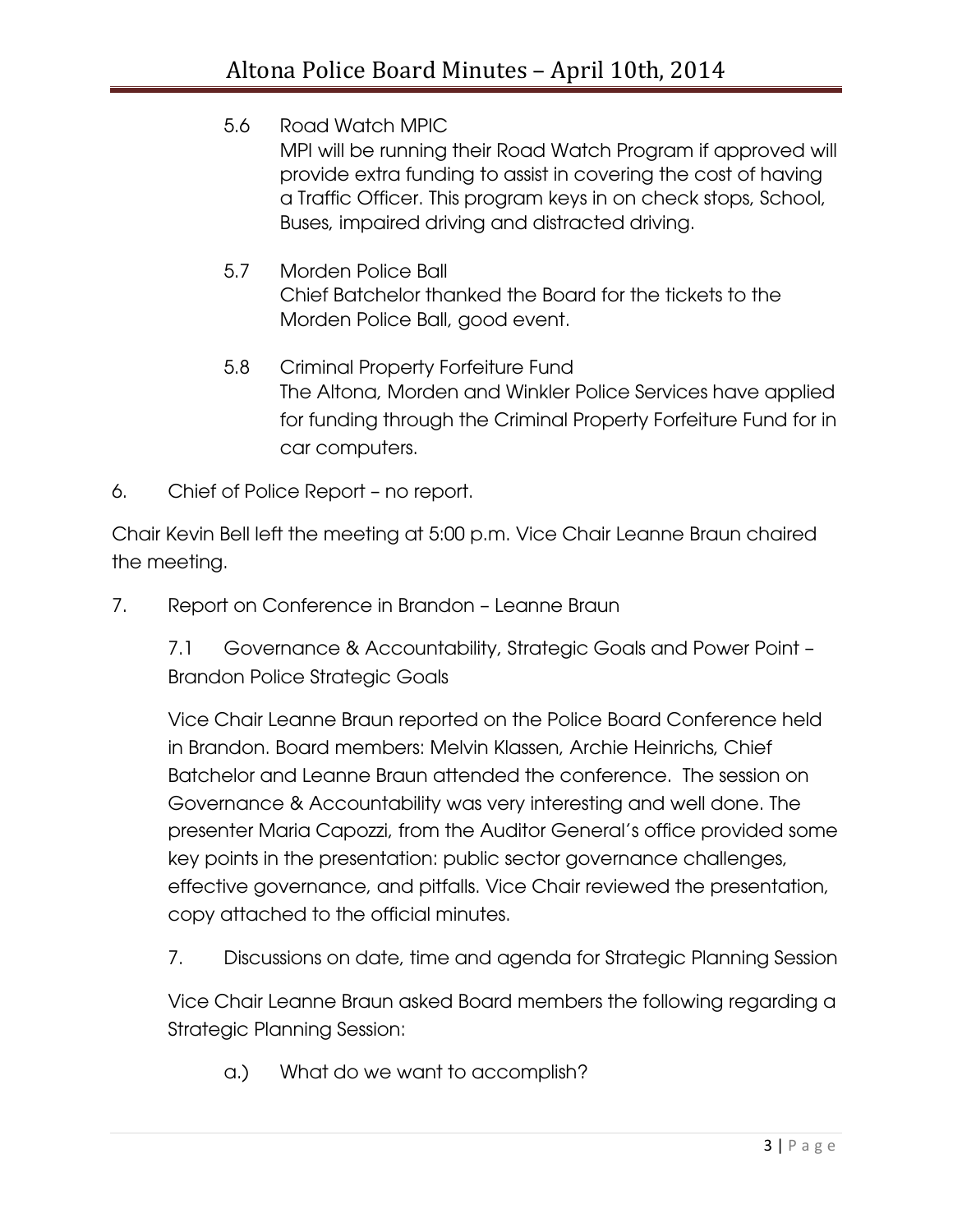- b.) Who do we want to involve?
- c.) How do we get people to attend the Public meetings?
- d.) How do we gather information from the public?
- e.) Do we do a Public survey?

Board members held discussion on how to get the best feedback, consensus was by sending out a survey to the residents, Chief Batchelor was asked to draft a survey and circulate to Board members via email. Distribution of survey discussion: on the Towns' websites, Chamber members, and churches.

Vice Chair Leanne Braun asked Board members what they would like to see on the Strategic Planning Session agenda;

- a.) Internal Scan Chief to provide
- b.) S.W.A.T Analysis
- c.) Results from the survey.

Board members agreed that the survey would provide the best public information. Upon approval of the survey, Staff will circulate and collect. Board will review all surveys at their July public board meeting.

4. Chair's Report

Vice Chair Leanne Braun reported on the Altona Police Board's annual report. Chair Kevin Bell and Vice Chair Leanne Braun have been working on the annual report. Board members agreed that the Strategic Plan should be a 5 year plan and be a living document that is to be reviewed annually.

- 8. Review of Procedures and Policies
	- 8.1 Review of Policy and Procedures Starting Point Page 23- Point 5.3 Tabled until next meeting.